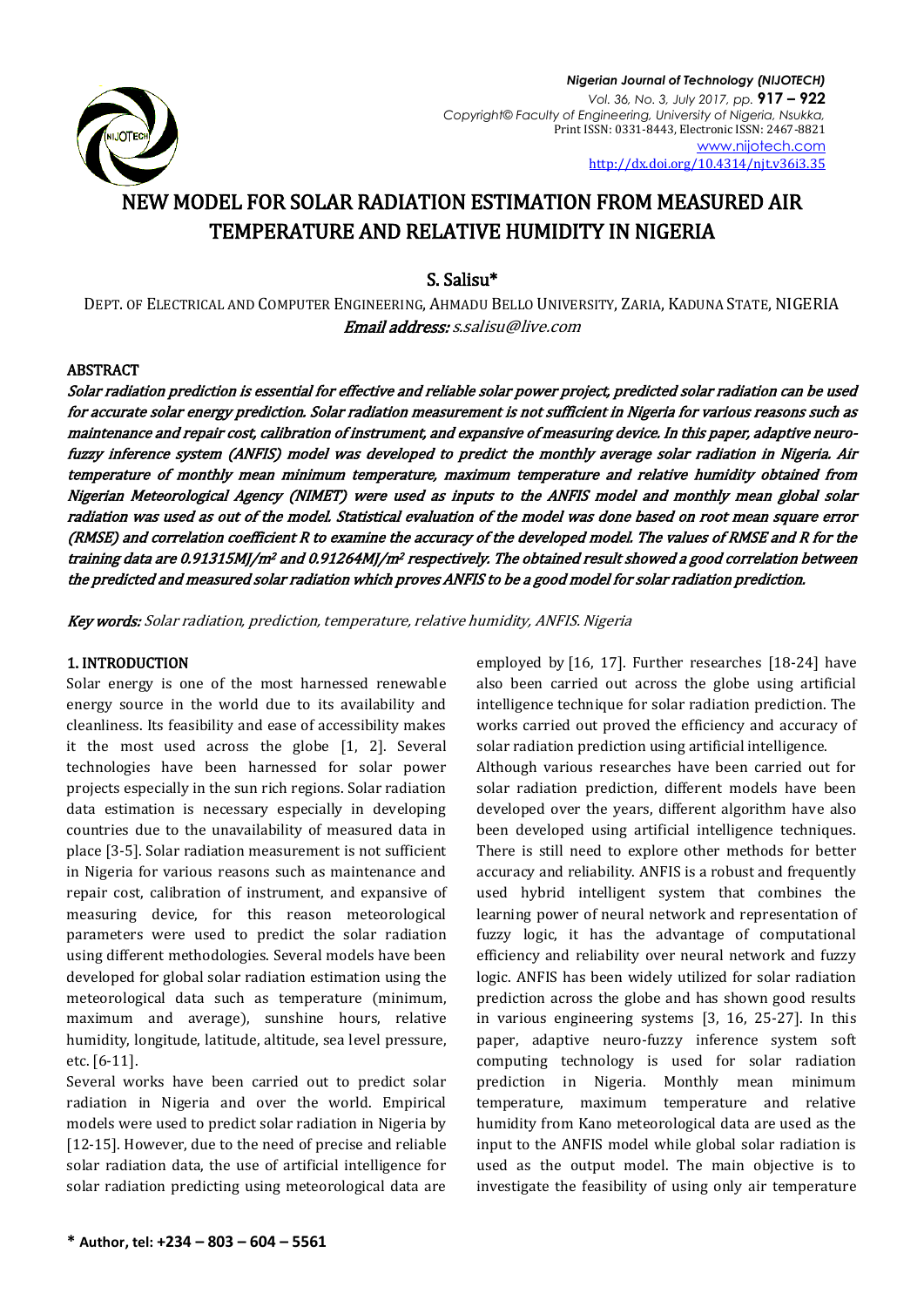and relative humidity for global solar radiation in Nigeria using ANFIS soft computing technique.

### 2. STUDY LOCATION

In this study, long term monthly average temperature (minimum, maximum and average),monthly mean relative humidity and monthly mean solar radiation on horizontal surface for the period of 11 years (2002- 2012) were obtained from Nigerian Meteorological agency (NIMET), Kano, Nigeria [28]. The data were recorded at meteorological station in Kano, North West Nigeria with  $12.0022^{\circ}$ N latitude and  $8.952^{\circ}$ E longitude and at an altitude of 456m. The monthly average solar radiation of the site was obtained from National Aeronautics and Space Administration (NASA) website [29]. The monthly average data used for the work were divided into two sets, one set which is 70% of the data (2002-2008) were used for training while the other set which is 30% of the data (2009-2012) were used for testing.

## 3. ADAPTIVE NEURO-FUZZY APPROACH 3.1 Neuro Fuzzy Computing

The term soft computing can be termed as recent technologies such as Fuzzy Logic genetic Algorithms, Neural Network, Adaptive Neuro Fuzzy Inference system that are used in solving problems. The technologies involved have their complementary reasoning and searching methods in solving real-world complex problems [18]. In real-life computing problems, it is better and more beneficial to employ different computing methods in a symbiotic way than relying on only one soft computing technique. Combining two soft computing techniques like neural network and fuzzy logic, which termed as Adaptive neuro fuzzy computing is termed hybrid intelligent system [30]. Neural network recognizes patterns and adapt to cope with the evolving environment while Fuzzy logic implements decisionmaking and differentiation by the use of human knowledge [31].

#### 3.2 Adaptive Neuro-fuzzy Inference System (ANFIS)

J .S Roger first developed ANFIS in 1993 by the combination of neural networks and fuzzy logic systems [32]. It has an adaptive network functionality that is considered equivalent to the fuzzy inference system. ANFIS is a network based structure which uses the Sugueno-type "IF…THEN" rules and Neural networks that is capable of matching inputs with their corresponding outputs [33]. The fuzzy inference system used in this study has four inputs,  $x$ ,  $y$ ,  $z$  and  $s$  and one output, f. The first order Sugueno-type if-then rules with only two inputs is discussed as follows. Figure1 below shows the typical ANFIS structure. Nodes that are on the

same layer have the same functions and the output of layer *j* is denoted as  $O_{i,i}$ .

1. If x is A and  $v$  is B, then:

$$
f_1 = p_1 x + q_1 y + r_1 \tag{1}
$$

2. If *x* is A<sub>2</sub> and *y* is B<sub>2</sub>, then:  
\n
$$
f_2 = p_2 x + q_2 y + r_2
$$
\n(2)

Where  $p_i$ ,  $q_i$  and  $r_1$  are consequent parameters



Figure 1: ANFIS architecture with two inputs, two rules and one output

Layer 1: This layer comprises of all the input membership functions and provides them to the next layer. The nodes in this layer are all adaptive nodes. The output for node is given by

Or

$$
0_{j,i} = \mu_{A_i}(X_i) \text{ for } i = 1, 2 \tag{3}
$$

$$
O_{j,i} = \mu_{B_{i-2}}(y), \text{ for } i = 3, 4 \tag{4}
$$

Where  $(X_i)$  and  $\mu_{B_{i-2}}(y)$ , are the membership functions of node A, x or y is the input to node  $i$ , and  $A_i$  or  $B_{i-2}$  is an associated linguistic label.  $O_{i,i}$  Is the membership grade of a fuzzy set A and B. the generalized function of the nonlinear parameters is represented below [23] and [20].

$$
\mu_{A_i}(X) = \frac{1}{1 + \left(\frac{x - c_i}{a_i}\right)^{2b_i}}
$$
(5)

Where  $(a_i, b_i, c_i)$  are the variable sets. The function varies with change in the variable values, hence manifesting different types of membership functions for fuzzy set A.

Layer 2: the output of the second layer is the consequence of all the signals that are coming from the previous layer. This output is considered to be AND or OR operation of the membership functions coming from the previous layer [34]. Thus;

$$
O_{2,i} = w_i = \mu_{Ai}(x) \times \mu_{Bi}(y), i = 1,2
$$
 (6)  
Where  $\mu_{Ai}$  and  $\mu_{Bi}$  are the membership functions of node  
A and node B input layer respectively.

Layer 3: The third layer makes the rule, this is where normalization takes place and it is also a non-adaptive layer. The output of each node in this layer gives the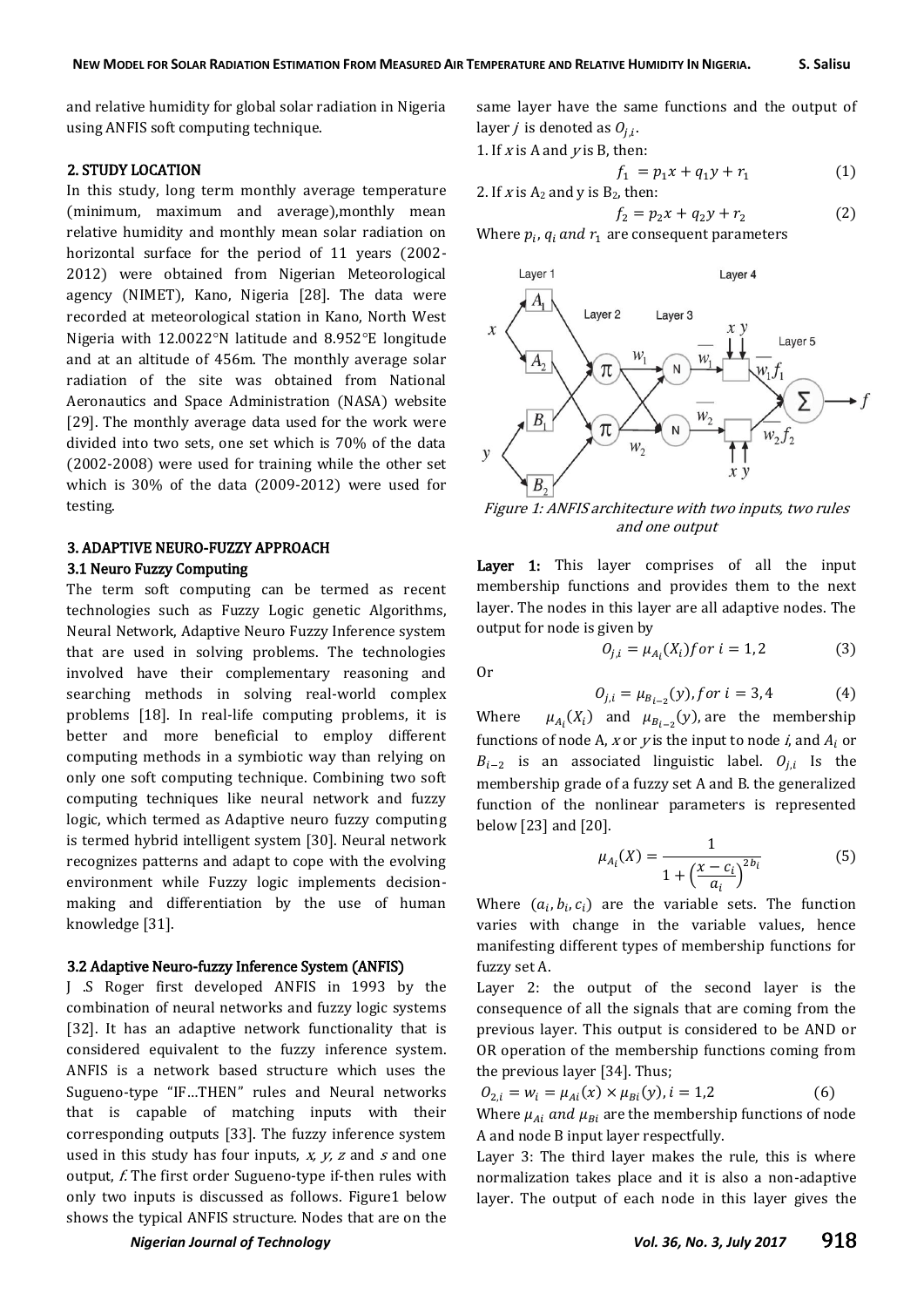ration of the node's firing strength to the sum of all the firing strengths entering the node [35].

$$
O_{3,i} = w_i = \frac{w_i}{w_i + w_2}, i = 1,2 \qquad (7)
$$

 $W<sub>i</sub>$  Is the firing strength of node i

Layer 4: in this layer every node is and adaptive node with node function, which means every node I is the product of the normalized signal from the previous node [36] and [35].

$$
O_{4,i} = \overline{w_i} f = \overline{w_i} (p_1 x + q_1 y + r_1)
$$
 (8)

Where  $\overline{w_i}$  is the normalized signal of node *i* or rather normalized firing strength from the third layer and  $p_1$ ,  $q_1$  and  $r_1$  are the consequent parameters.

Layer 5: layer five has a single node, which is called the fixed node and it is a non-adaptive node. It sums up all the signals that are incoming from the previous layer and calculate them as total output [32] and [34].

$$
O_{5,i} = \sum_{i} \overline{w_i} f_i = \frac{\sum_i w_i f}{\sum_i w_i}
$$
 (9)

Where  $f_i$  is the linear combination of the consequent parameters of the fourth layer.

## 3.2.1 ANFIS Training/Learning

Two default training algorithms used in ANFIS are Least Squares Estimation (LSE) in the forward pass and Gradient Decent (GD) in the backward pass. In the forward pass LSE is used to determine the consequent parameters( $p_i$ ,  $q_i$  and  $r_i$ ) In the backward pass GD is used to update the premise parameters (membership function parameters). According to[34], LSE is used in hybrid with GD because GD is generally slow, and may be trapped in local minima.

#### 3.3 Model Performance Evaluation

The performance of the ANFIS model is analyzed using the following statistical indicators

(1) Root mean square error (RMSE)

$$
RMSE = \sqrt{\frac{\sum_{i=1}^{n} (O_i - \overline{P}_i)^2}{n}}
$$
 (10)

(2) Correlation coefficient( $R$ )

$$
R = \frac{\sum_{i=1}^{n} (O_i - \overline{O}_i) \cdot (P_i - \overline{P_i})}{\sqrt{\sum_{i=1}^{n} (O_i - \overline{O}_i) \cdot \sum_{i=1}^{n} (P_i - \overline{P_i})}}
$$
(11)

Where  $O_i$  and  $P_i$  are predicted and experimental values respectfully, and  $\bar{\mathcal{O}}_i$  and  $\bar{\mathcal{P}}_i$  are mean values of  $O_i$  and P<sub>i</sub>respectively. Also n is the total number of the test data. When higher value of  $R$  is obtained, it shows that the model has a better performance while RMSE with smaller value indicates better performance of the model.

#### 4. MODEL DEVELOPMENT

This section explains the step by step procedure of model development as presented in Figure 2. The time series data were used for the prediction during the ANFIS modeling. The original data were obtained from NIMET Nigeria. The obtained data were fed into the model as inputs and outputs, the ANFIS model form the predicted output of solar radiation at the end of the process.

At the beginning the data is presented in its matrix form on an excel sheet arranged in columns, with four input data on the first four columns and the output on the last column (column five). The number of columns of the input data is thereby selected to represent the real inputs. The time series data were fed into the ANFIS structure for training purpose. The ANFIS is then trained with the data obtained, during this training, we adjust the ANFIS parameters until they satisfy the outputs submitted. The testing process undergoes the same procedure but with the data that has not been used during the training process. The final output obtained from the ANFIS structure gives the prediction of solar radiation by ANFIS approach. The step by step process is presented in Figure 2 using flow chart.

To evaluate the performance of the system RMSE and  $R^2$ presented in equations (10) and (11) respectively were used. From the ANFIS output and targeted output a correlation graph is presented in Figure (3) and (4).



Figure 2: Flow chart of the developed ANFIS model

### 4. RESULTS AND DISCUSSION

In this paper, the potential of air temperature and relative humidity for solar radiation prediction using ANFIS technique was employed. The developed ANFIS model was trained and tested with the data obtained from NIMET, 70% of the data was used for training and 30% was used for testing. The combination of minimum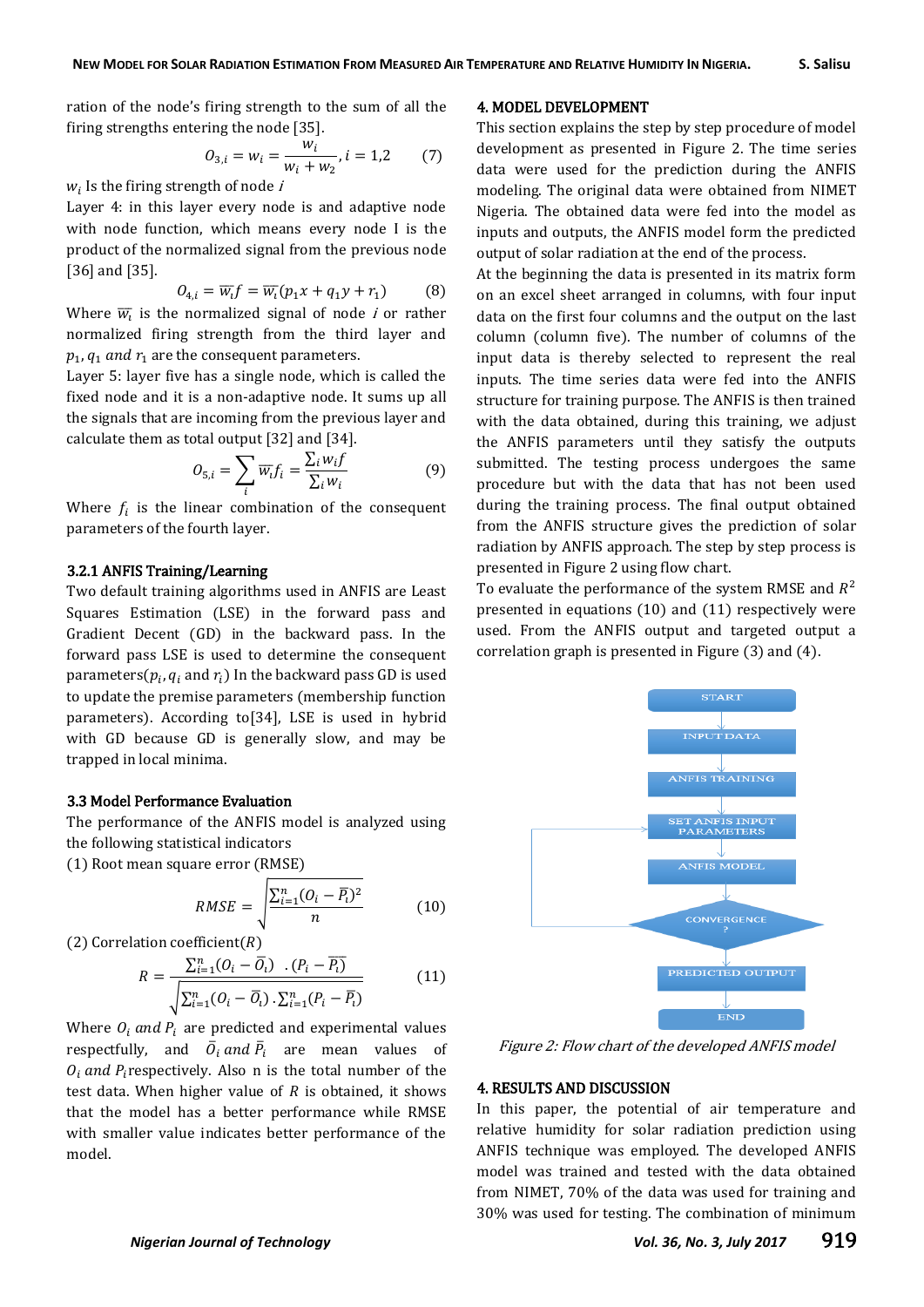temperature, maximum temperature and relative humidity serve as the input parameter and solar radiation as the output parameter. The precision of the developed ANFIS model is assessed using two statistical indicators, the root mean square error (RMSE) and correlation coefficient(R). lower values of RMSE signifies good correlation, though the ideal value is 0. R ranges between -1 and  $+1$ , the value of R near -1 or  $+1$  signifies accuracy and perfect linear relationship between the target and measured values. If R nears 0 it illustrates non-linear relationship between estimated and target output. The obtained values of RMSE and Rare presented in table 1.

|  |  | Table 1. Statistical evaluation of the developed model. |  |  |  |  |  |  |  |  |
|--|--|---------------------------------------------------------|--|--|--|--|--|--|--|--|
|--|--|---------------------------------------------------------|--|--|--|--|--|--|--|--|

|                 | RMSE $(MJ/m2)$ | R(MI/m <sup>2</sup> ) |
|-----------------|----------------|-----------------------|
| Training result | 0.91315        | 0.91264               |
| Testing result  | 1.497          | 0.87212               |



Figure 3: Training data (target and predicted output)



#### **Months**

Figure 4: Testing data (target and predicted output)

To analyse the performance of the model graphically, Figure 3 which shows the relation between the target of the trained data and its output. It is clear that there is a strong correlation between the predicted solar radiation and the measured solar radiation. Figure 4 also proves a strong correlation between the measured and the predicted solar radiation. Moreover, the statistical indicators used to evaluate the results prove a very good

correlation with RMSE of the trained data as 0.91315 and R=0.91264, and that of the testing data to be RMSE=1.497 and R=0.87212 as shown in Table 1.Based on the obtained values of RMSE and R, there is strong relationship between the predicted and the measured parameters.

## 5. CONCLUSION

In this study, adaptive neuro-fuzzy inference system was used to estimate the global horizontal solar radiation in Nigeria. Meteorological data used as input to the developed model was obtained from NIMET. Data set of 2002-2012 of minimum temperature, maximum temperature and relative humidity were used as the input data and solar radiation as the output data. Statistical evaluation was done based on RMSE and R to examine the accuracy of the developed model. The values of RMSE and R for the training phase are 0.91315MJ/m<sup>2</sup> and 0.91264MJ/m<sup>2</sup> respectively. From the results obtained, it is clear that the developed model is efficient and reliable for effective solar radiation prediction in Nigeria, and also prove strong correlation between the predicted output and the target. Moreover, based on the meteorological parameters chosen as input parameters to the developed model, it proves that the choice of air temperature and relative humidity is efficient for solar radiation prediction in Nigeria.

#### 6. REFERENCES

- [1] K. Benmouiza and A. Cheknane, "Forecasting hourly global solar radiation using hybrid k-means and nonlinear autoregressive neural network models," Energy Conversion and Management, vol. 75, pp. 561-569, 2013.
- [2] S. Karthikeyan, G. R. Solomon, V. Kumaresan, and R. Velraj, "Parametric studies on packed bed storage unit filled with PCM encapsulated spherical containers for low temperature solar air heating applications," Energy Conversion and Management, vol. 78, pp. 74-80, 2014.
- [3] S. Salisu, A. Abubakar, B. Sadiq, A. Abdu, and A. Umar, "Forcasting Solar Radiation Intensity Using Ann And Anfis (A Comparative Study And Performance Analysis)," pp. 567-571, 2015.
- [4] J. Liu, J. Liu, H. W. Linderholm, D. Chen, Q. Yu, D. Wu, et al., "Observation and calculation of the solar radiation on the Tibetan Plateau," *Energy* Conversion and Management, vol. 57, pp. 23-32, 2012.
- [5] M.-F. Li, H.-B. Liu, P.-T. Guo, and W. Wu, "Estimation of daily solar radiation from routinely observed meteorological data in Chongqing, China," Energy Conversion and Management, vol. 51, pp. 2575- 2579, 2010.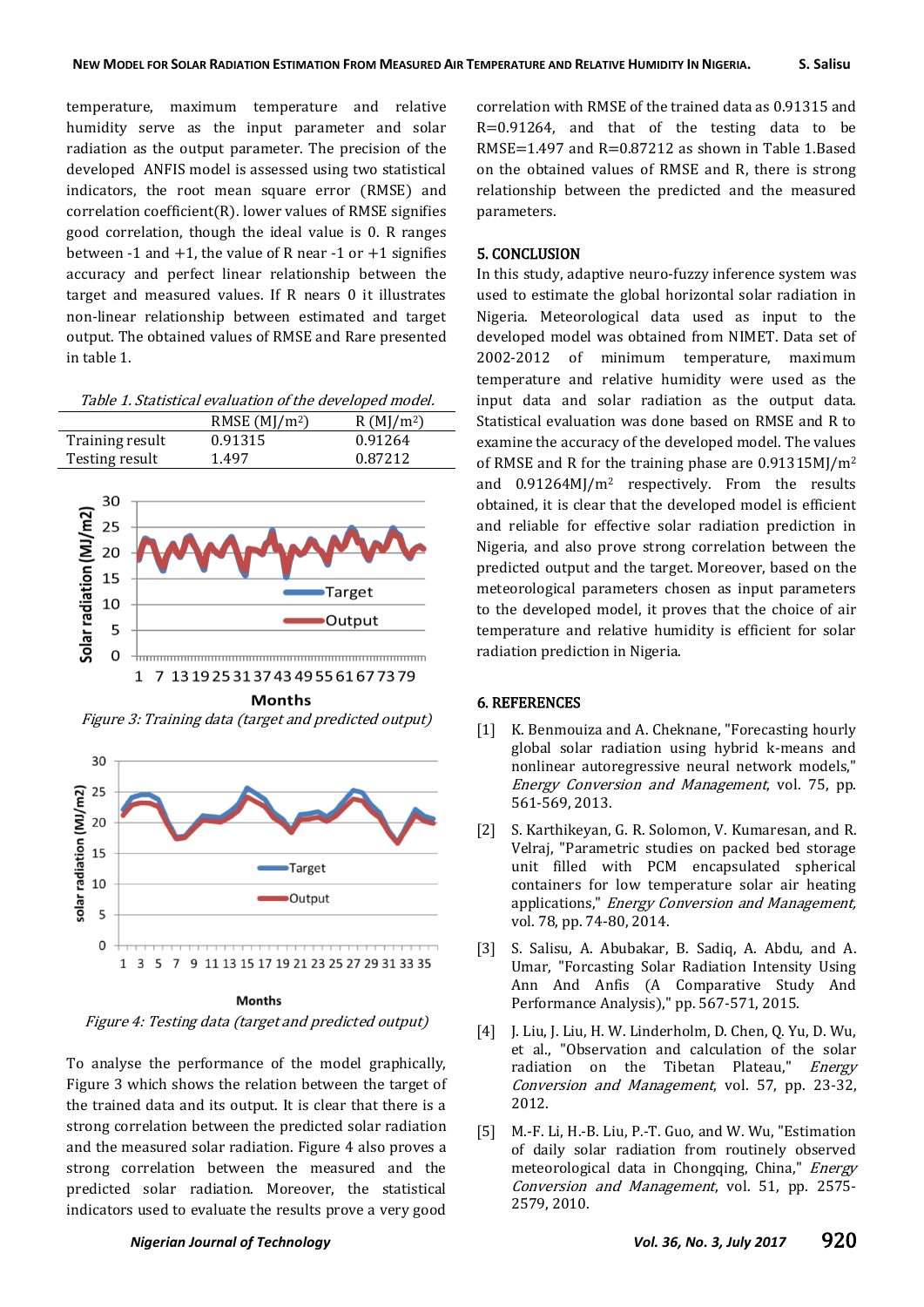- [6] N. A. Elagib and M. G. Mansell, "New approaches for estimating global solar radiation across Sudan," Energy Conversion and Management, vol. 41, pp. 419-434, 2000.
- [7] H. Garg and S. Garg, "Prediction of global solar radiation from bright sunshine hours and other meteorological data," Energy Conversion and Management, vol. 23, pp. 113-118, 1983.
- [8] A. Maghrabi, "Parameterization of a simple model to estimate monthly global solar radiation based on meteorological variables, and evaluation of existing solar radiation models for Tabouk, Saudi Arabia," Energy conversion and management, vol. 50, pp. 2754-2760, 2009.
- [9] J. Ojosu and L. Komolafe, "Models for estimating solar radiation availability in South Western Nigeria," Nigerian Journal of Solar Energy, vol. 16, pp. 69-77, 1987.
- [10] A. Teke and H. B. Yıldırım, "Estimating the monthly global solar radiation for Eastern Mediterranean Region," Energy conversion and management, vol. 87, pp. 628-635, 2014.
- [11] W. Yao, Z. Li, Y. Wang, F. Jiang, and L. Hu, "Evaluation of global solar radiation models for<br>Shanghai, China," Energy Conversion and Energy Conversion and Management, vol. 84, pp. 597-612, 2014.
- [12] O. Ajayi, O. Ohijeagbon, C. Nwadialo, and O. Olasope, "New model to estimate daily global solar radiation over Nigeria," Sustainable Energy Technologies and Assessments, vol. 5, pp. 28-36, 2014.
- [13] R. L. Fagbenle, "Total solar radiation estimates in Nigeria using a maximum-likelihood quadratic fit," Renewable Energy, vol. 3, pp. 813-817, 1993.
- [14] E. Falayi, J. Adepitan, and A. Rabiu, "Empirical models for the correlation of global solar radiation with meteorological data for Iseyin, Nigeria," International Journal of Physical Sciences, vol. 3, pp. 210-216, 2008.
- [15] A. Sambo, "Empirical models for the correlation of global solar radiation with meteorological data for northern Nigeria," Solar & Wind Technology, vol. 3, pp. 89-93, 1986.
- [16] L. Olatomiwa, S. Mekhilef, S. Shamshirband, and D. Petkovic, "Adaptive neuro-fuzzy approach for solar radiation prediction in Nigeria," Renewable  $\&$ Sustainable Energy Reviews, vol. 51, pp. 1784-1791, Nov 2015.
- [17] L. Olatomiwa, S. Mekhilef, S. Shamshirband, K. Mohammadi, D. Petković, and C. Sudheer, "A support vector machine–firefly algorithm-based model for global solar radiation prediction," Solar Energy, vol. 115, pp. 632-644, 2015.
- [18] P. P. Bonissone, "Soft computing: the convergence of emerging reasoning technologies," Soft computing, vol. 1, pp. 6-18, 1997.
- [19] J. Wu, C. K. Chan, Y. Zhang, B. Y. Xiong, and Q. H. Zhang, "Prediction of solar radiation with genetic approach combing multi-model framework," Renewable Energy, vol. 66, pp. 132-139, 2014.
- [20] G. Landeras, J. J. López, O. Kisi, and J. Shiri, "Comparison of Gene Expression Programming with neuro-fuzzy and neural network computing techniques in estimating daily incoming solar radiation in the Basque Country (Northern Spain)," Energy Conversion and Management, vol. 62, pp. 1- 13, 2012.
- [21] K. Mohammadi, S. Shamshirband, M. H. Anisi, K. A. Alam, and D. Petković, "Support vector regression based prediction of global solar radiation on a horizontal surface," Energy Conversion and Management, vol. 91, pp. 433-441, 2015.
- [22] K. Mohammadi, S. Shamshirband, C. W. Tong, M. Arif, D. Petković, and S. Ch, "A new hybrid support vector machine–wavelet transform approach for estimation of horizontal global solar radiation," Energy Conversion and Management, vol. 92, pp. 162-171, 2015.
- [23] F. Kocabaş and Ş. Ülker, "Estimation of critical submergence for an intake in a stratified fluid media by neuro-fuzzy approach," Environmental Fluid Mechanics, vol. 6, pp. 489-500, 2006.
- [24] K. Chiteka and C. Enweremadu, "Prediction of global horizontal solar irradiance in Zimbabwe using artificial neural networks," Journal of Cleaner Production, vol. 135, pp. 701-711, 2016.
- [25] K. Mohammadi, S. Shamshirband, C. W. Tong, K. A. Alam, and D. Petković. "Potential of adaptive neurofuzzy system for prediction of daily global solar radiation by day of the year," Energy Conversion and Management, vol. 93, pp. 406-413, 2015.
- [26] S. Hussain and A. Al Alili, "Soft computing approach for solar radiation prediction over Abu Dhabi, UAE: A comparative analysis," in Smart Energy Grid Engineering (SEGE), 2015 IEEE International Conference on, 2015, pp. 1-6.
- [27] M. Sedighi, M. Ghasemi, M. Mohammadi, and S. H. Hassan, "A novel application of a neuro–fuzzy computational technique in modeling of thermal cracking of heavy feedstock to light olefin," RSC Advances, vol. 4, pp. 28390-28399, 2014.
- [28] NIMET, "Nigerian Meteorological Agency, Kano, Kano State, Nigeria," 2016.
- [29] NASA, "Surface meteorology and Solar Energy, https://eosweb.larc.nasa.gov/sse/," 2016.
- [30] M. Gil, E. Sarabia, J. Llata, and J. Oria, "Fuzzy c-means clustering for noise reduction, enhancement and reconstruction of 3D ultrasonic images," in Emerging Technologies and Factory Automation, 1999. Proceedings. ETFA'99. 1999 7th IEEE International Conference on, 1999, pp. 465-472.